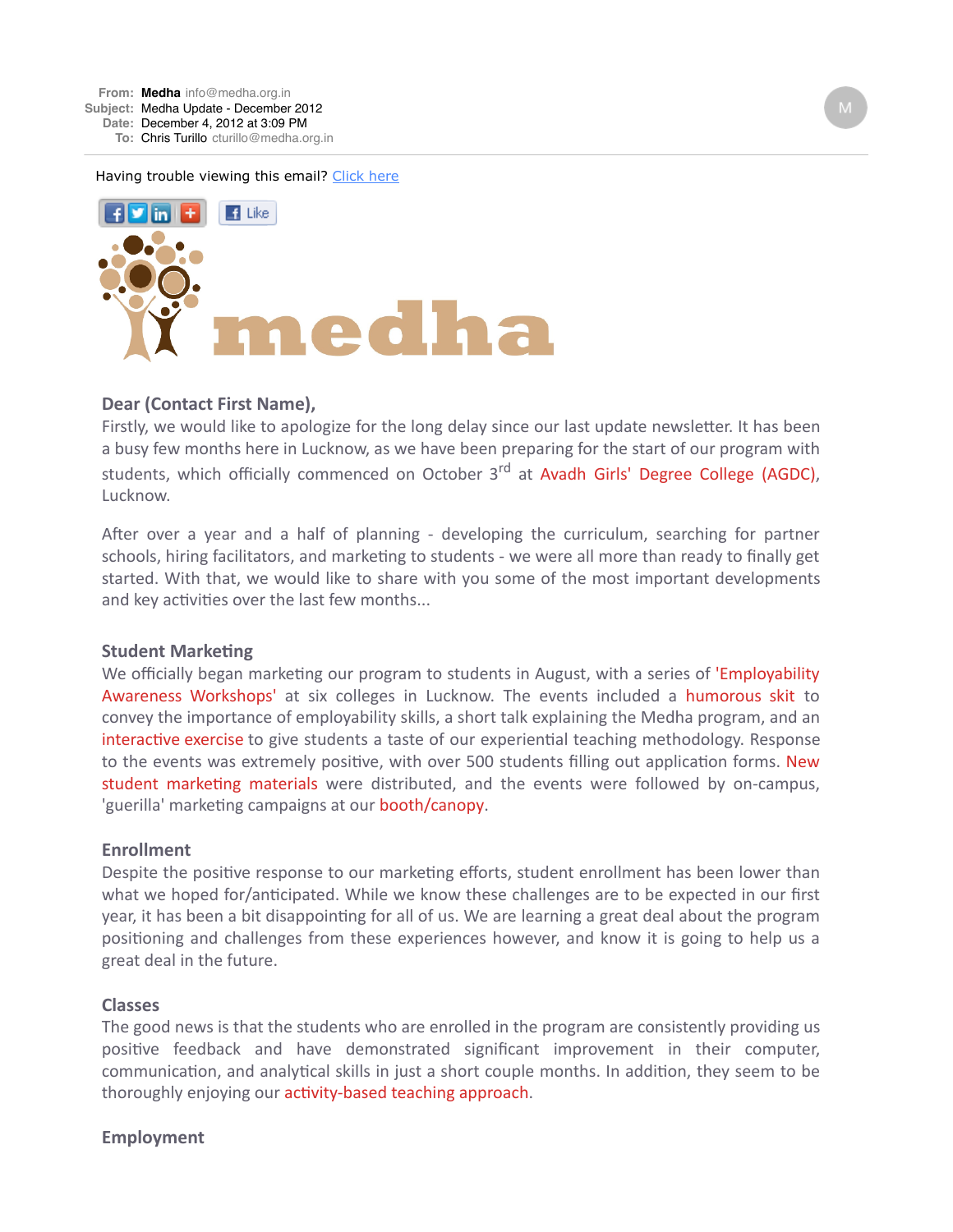While the program has just commenced, students from Jai Narayan PG College (JNPG) and AGDC have had the opportunity to interact with local employers on Medha organized industry visits. Students have visited Big Bazaar, Airtel, Royal Bank of Scotland, India Avadh Hotel, Citibank, and Tata Docomo. More importantly, ten students from AGDC have started month-long internships with Tata Docomo, Microsave, and Sanatkada. Finally, five students from AGDC are interviewing for full-time positions at Citibank as I write this! We are extremely excited about these growing employer relations and the positive response we have received regarding our students. We look forward to expanding and strengthening these relationships moving forward.

## **Partnerships**

Medha is currently running its program in three colleges - JNPG, AGDC, Mumtaz PG College - and has submitted a proposal to the Secretary of Higher Education, Government of Uttar Pradesh, to pilot the program in one government college next year.

Medha has been named an AIF MAST partner, and will be working to expand the MAST program to college students. This partnership comes with significant financial support and domain expertise and experience from the AIF team and its existing partners.

## **New Hires**

Medha recently hired Abhishek and Manish to focus primarily on program facilitation and curriculum development. In addition, Vinay, a former volunteer, has joined full-time to manage accounts and administration. Bios of our new members are available on the team page.

## **Research**

Medha hosted Holly Guzman, an MBA student from Chicago Booth, for three weeks in September. She conducted market research on the growing 'missing middle' (high school dropouts) in the employability development space, with a specific focus on the automobile manufacturing sector. This research is being continued by a team of current Booth students this winter.

## **Feedback/Suggestions**

As always, we would love to hear from you with any suggestions/guidance you may have, specifically as it relates to our current challenges. If you have any thoughts on how we may increase enrollments or expand our employer relationships they would be greatly appreciated.

Thank you as always for your support and interest in our work,

The Medha Team





X**√ Safe**Unsubscribe`

Try it FREE today.